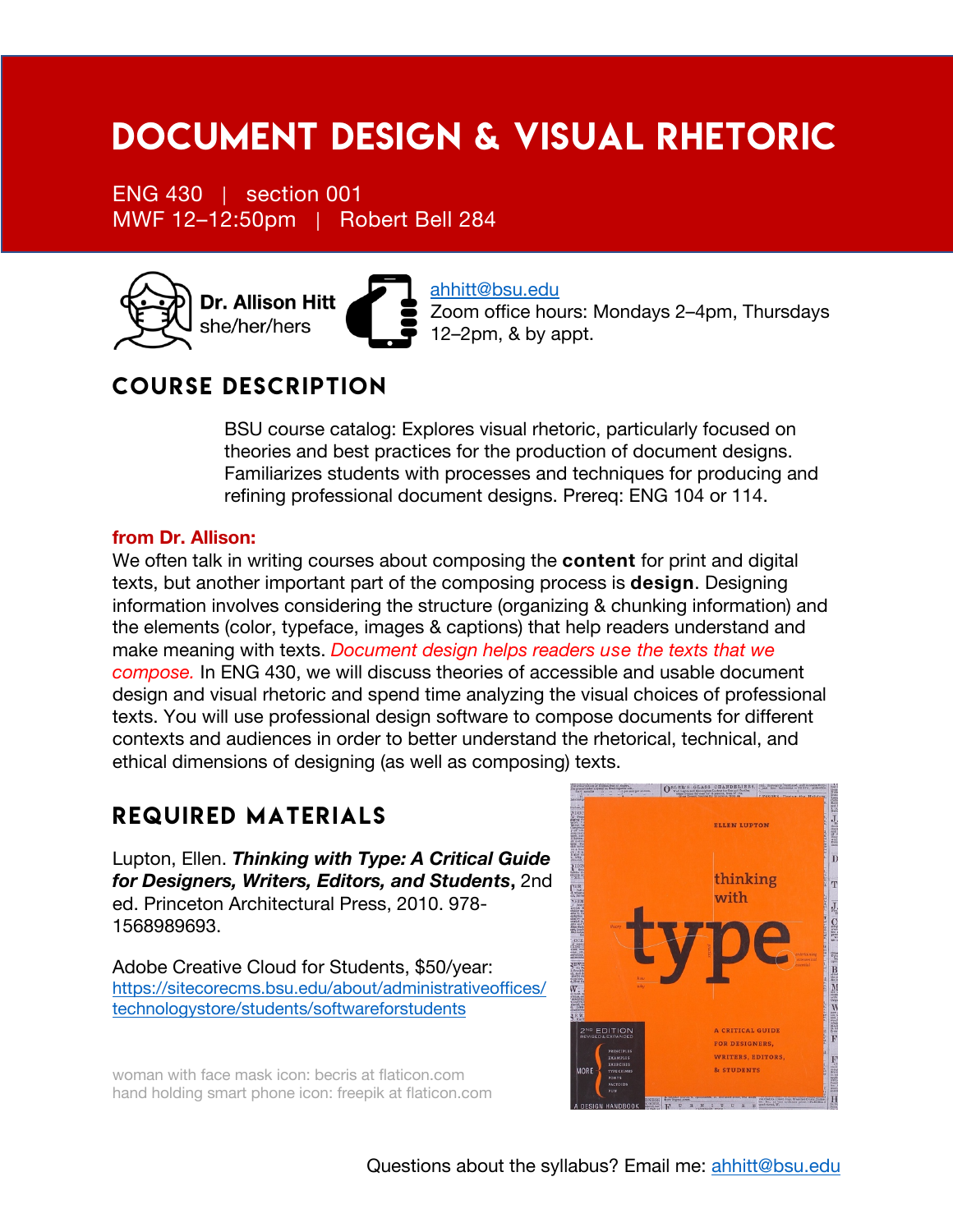## Learning Outcomes

In ENG 430, students will learn to do the following:

- Evaluate and critique theories of document design and visual rhetoric
- Identify and employ strategies to read and analyze the images and visual documents they encounter in everyday life and in professional environments
- Practice the steps involved in the design of documents, including brainstorming, researching, sketching and prototyping, constructive critiquing, and revising
- Use design principles (contrast, repetition, alignment, proximity), color, typography, white space, and other visual design elements to clarify content and appeal to audiences
- Create documents using a range of design technology: Microsoft Word, Adobe software, and free design platforms
- Reflect on the quality and rhetorical effectiveness of the documents they design

## **ASSIGNMENTS**

#### 1. **Project 1 Syllabus Redesign (50 pts)**

For the first project, you will redesign a course syllabus. Your redesign will be informed by readings about design theories and principles, and it will introduce you to page design using Microsoft Word. Deliverables: syllabus, 1-page reflection

#### 2. **Project 2 Event Flyer (50 pts)**

For the second project, you will design an event flyer. Your design will be informed by readings about visual rhetoric and grids, and it will introduce you to page design using Adobe InDesign. Deliverables: flyer, 1-page reflection

#### 3. **Project 3 Résumé (150 pts)**

For the third project, you will locate a job or internship posting and create two résumés for that position: one using Microsoft Word and one using InDesign. This module will introduce you to tailoring the content and design of professional documents to specific situations, as well as the basics of typography. Deliverables: two résumés, 1-page reflection

#### 4. **Project 4 Social Issue Zine (250 pts)**

For the final project, you will create a multi-page zine in two formats on a social issue of your choice. Although both versions will address the same issue, you will create a physical version and a digital version. The physical version will be composed with paper, photocopied or collaged elements, and hand lettering. The digital version will be composed with InDesign. This module will be informed by readings about embodied design and typography as rhetorical, expressive, and laden with meaning. Deliverables: Print zine, digital zine, 1-page reflection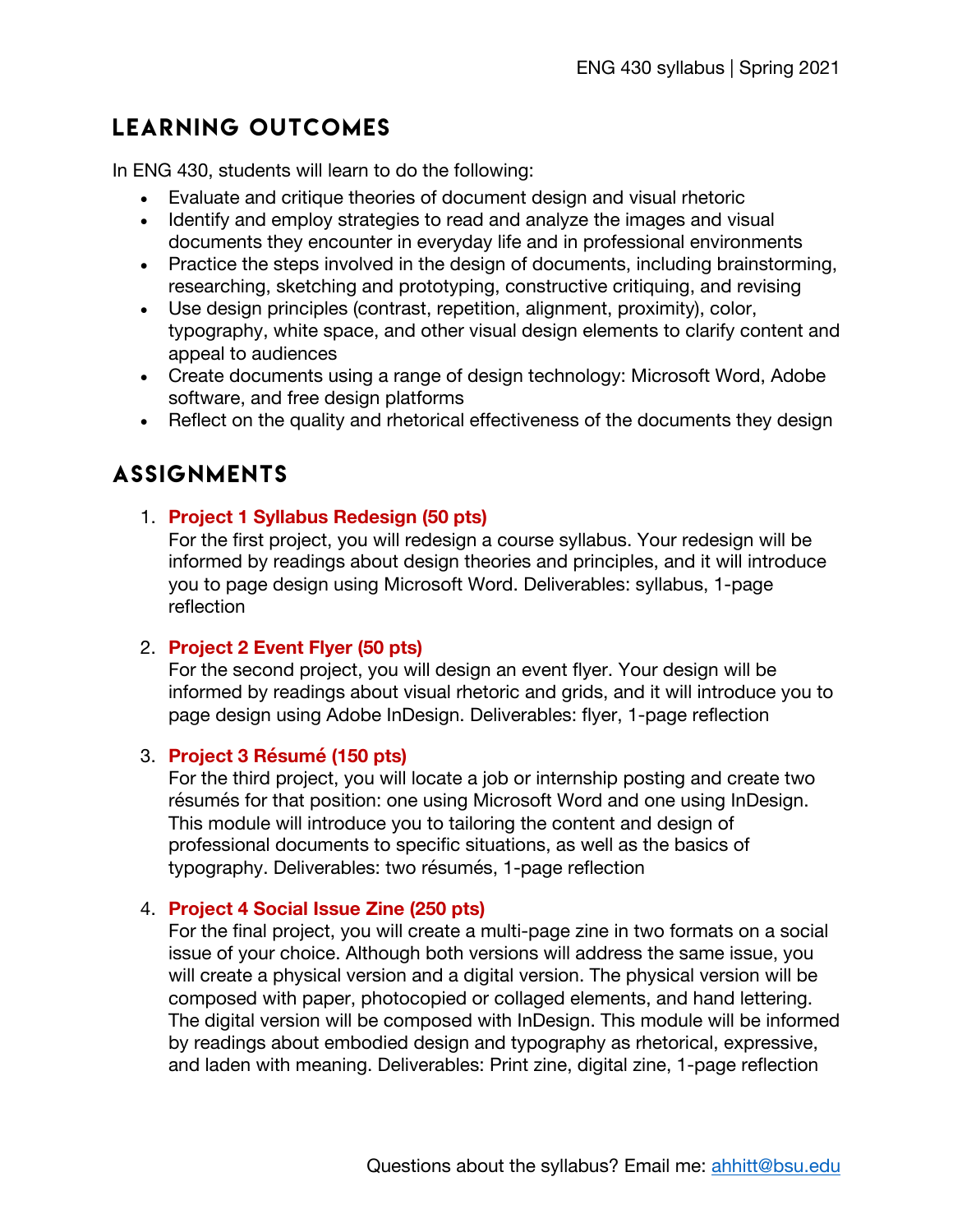#### 5. **Reading Discussions (100 pts)**

Reading discussions will occur primarily online through the Canvas discussion board. Five times throughout the semester, you will write a 250-word response to the discussion prompts and engage with 2–3 other posts with a comment, question, or relevant example.

#### 6. **Visual Curation (50 pts)**

All designers need inspiration—an infographic that visualizes data in a persuasive way, a free font to download or template to use, a soothing color palette, a flyer. Five times throughout the semester, you will add well-designed documents to our course Tumblr: docdesign.tumblr.com/. All posts must include a caption that describes the image and briefly contextualizes it within theories of document design or visual rhetoric.

**EXTRA CREDIT:** Take class notes (5 pts/day) for up to 25 points. Post reading notes to the discussion board (5 pts/reading) for up to 25 points. Post resources about mental health to the discussion board (5 pts/post) for up to 15 points. **30 points max**

## Evaluation Criteria

For each project, you will be assessed on your rhetorical choices: audience awareness, genre conventions, organization, accessible style, effective delivery, and persuasive rhetorical strategies. Each assignment will be accompanied by its own specific instructions and evaluation criteria.

| $\mathsf{A}$ |        | $B +$ | B      | B-     |         |       |         | D+     |         |        |        |
|--------------|--------|-------|--------|--------|---------|-------|---------|--------|---------|--------|--------|
| 93-          | $90 -$ | $87-$ | $83 -$ | $80 -$ | $77-$   | $73-$ | $70-$   | $67 -$ | 63-     | $60 -$ | 59% &  |
| 100%         | 92%    | 89%   | 86%    | 82%    | 79%     | 76%   | 72%     | 69%    | 66%     | 62%    | below  |
| 605-         | 585-   | 566-  | 540-   | 520-   | $501 -$ | 475-  | $455 -$ | 436-   | $410 -$ | 390-   | 1408 & |
| 650          | 604    | 584   | 565    | 539    | 519     | 500   | 474     | 454    | 435     | 409    | below  |



I will provide written feedback on each major assignment that you submit. Please read that feedback carefully prior to emailing me about your grade.

## Course policies

#### **Accessibility**

I am committed to creating a classroom environment that is respectful of and inclusive to different learning and writing processes—whether that is in person or through Canvas. All the multimodal materials I share will be made accessible: videos will be captioned, audio will have transcripts, and images will be described. If we can work together to make the class more accessible, let me know.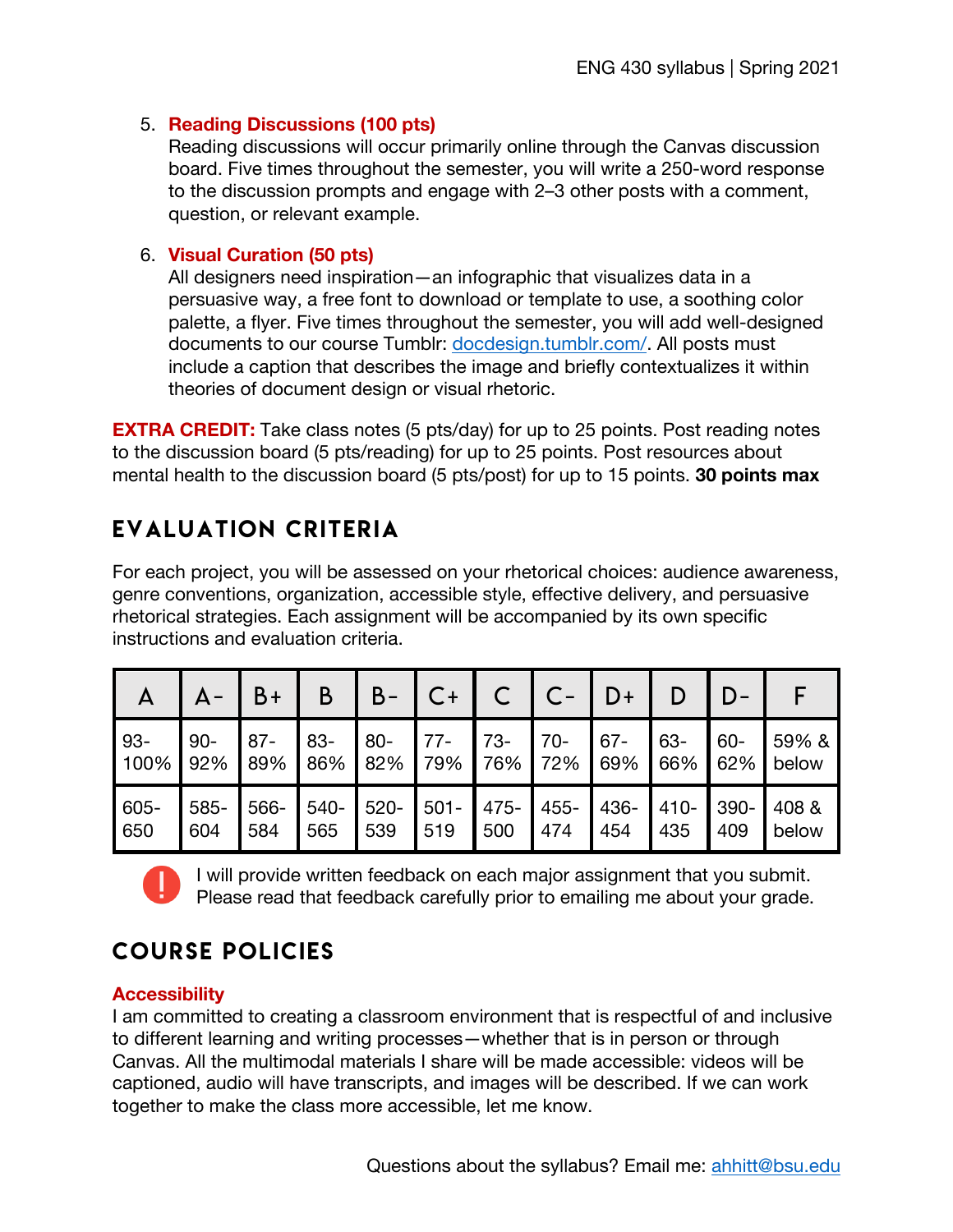#### *Canvas Accessibility*

Canvas provides a user experience that is easy, simple, and intuitive. Special attention has been paid to making Canvas screen-readable. The Rich Content Editor encourages users to create accessible content pages, e.g., text formatting is accomplished using styles. Canvas is designed to allow limited customization of colors and schemes to be accessible for all users. Find more information by visiting the Canvas Voluntary Product Accessibility Template (VPAT): https://www.instructure.com/canvas/accessibility

#### *Zoom Accessibility*

Zoom has a number of user-tested accessibility features, such as closed captioning, automatic transcripts, keyboard accessibility, and screen reader support. You can email access@zoom.us for additional support, open a support ticket at support.zoom.us, and read more about Zoom's accessibility features by visiting their accessibility page: https://zoom.us/accessibility/faq

#### **Accommodations**

If you need course adaptations or accommodations because of a disability, please contact me as soon as possible. Ball State's Disability Services office coordinates services for students with disabilities; documentation of a disability needs to be on file in that office before any accommodations can be provided. Disability Services can be contacted at 765-285-5293 or dsd@bsu.edu.

#### **Attendance**

I will take attendance this semester for contact tracing purposes only, i.e., to make sure that we stay adequately safe if someone in class gets sick. Because you will only come to class 1–2 times per week, I hope you will be able to attend. Now more than ever, use good judgment about coming to class if you are sick. Set boundaries with yourself about your physical and mental health. If you can, let me know about your absence prior to class; otherwise, follow up with me through email.

#### **Basic Needs Security**

Anyone who lacks access to sufficient food to eat or a safe and stable place to live and believes this may affect their performance in the course is urged to contact the Dean of Students for support: http://www.bsu.edu/about/administrativeoffices/dean-ofstudents. If you are comfortable in doing so, let me know and I will direct you to appropriate resources. For example, Cardinal Kitchen is the campus food pantry, which is available for use to all undergraduate and graduate students.

#### **COVID-19 Safety**

Everyone on campus is required to wear a face mask while inside campus buildings. If you forget to bring a mask, you can grab one from the Cardinal Copy mask stand (RB 160). If you choose not to wear a mask during class (or refuse to wear a mask in a way that complies with CDC guidance), you will be asked to leave. We will also practice social distancing in the classroom, and there will *not* be a point this semester where we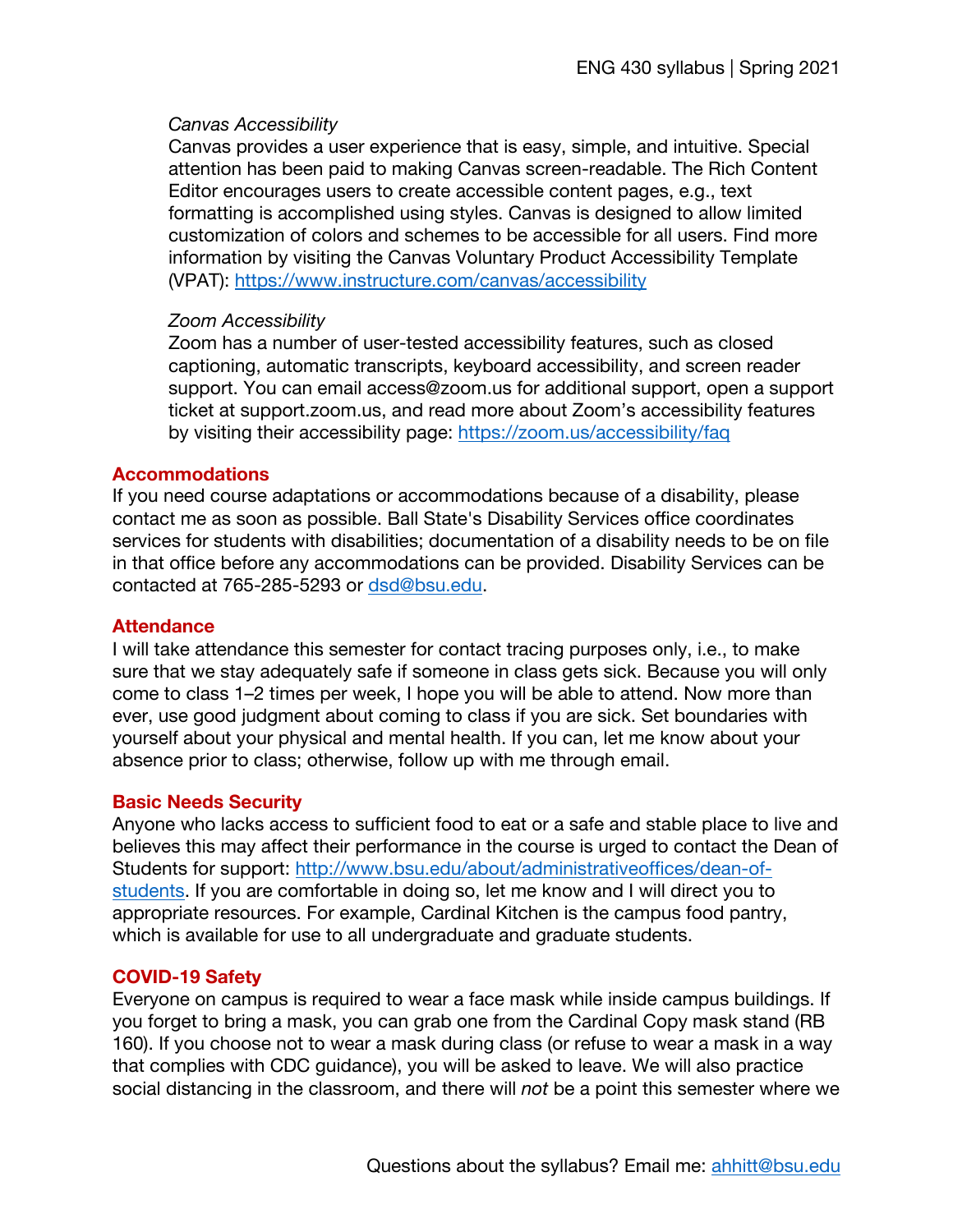are all in the classroom at the same time (details about what day of class you will attend are available on Canvas). These safety guidelines are nonnegotiable: I care about my students' health, my health, and my family's health.

#### **Diversity & Inclusion**

Ball State University aspires to be a university that attracts and retains a diverse faculty, staff, and student body. We are committed to ensuring that all members of the community are welcome, through valuing the various experiences and worldviews represented at Ball State and among those we serve. We promote a culture of respect and civil discourse as expressed in our Beneficence Pledge and through university resources that you can access through The Multicultural Center's website: https://www.bsu.edu/campuslife/multicultural-center/resources

#### **Late Work**

Assignments are due by the time specified on Canvas. However, we are in the middle of a *pandemic*, and there's a good chance that at some point (or at many points) throughout the semester, you will need some extra help. You can request a one-week extension for any assignment (excluding the final project) by emailing me. If you get sick this semester, we will work together to come up with a catch-up plan.

#### **Respect**

With COVID, social unrest, and a volatile political climate, we are all on edge right now. It's difficult not to bring those feelings into the classroom, but I ask you to be respectful and remain open to ideas and perspectives that challenge your own. I expect you to be respectful when participating in class discussions, interacting with me in class and through email, and working with your peers. *You do not have to agree with someone to treat them, their ideas, and their work respectfully.*

#### **Technology**

Technology is integral to the writing process, and we will be using different technologies this semester to complete work and communicate. You will need to check Canvas regularly to access weekly modules, assignments, additional readings, discussion boards, and class notes. You will also work with InDesign and Photoshop to gain familiarity with professional design software.

#### *In-Class Technology Usage*

On the days we meet on campus, you are welcome to bring a laptop, tablet, or smartphone to class for taking notes and completing in-class writing exercises if you prefer. I expect you to be responsible with your technology use. You are welcome to wear headphones during individual work but not during lectures or group work. If you need to take a phone call, please step outside to take the call. If I ask you repeatedly to stop doing something on your phone or your technology use becomes distracting to others, you will be asked to put it away.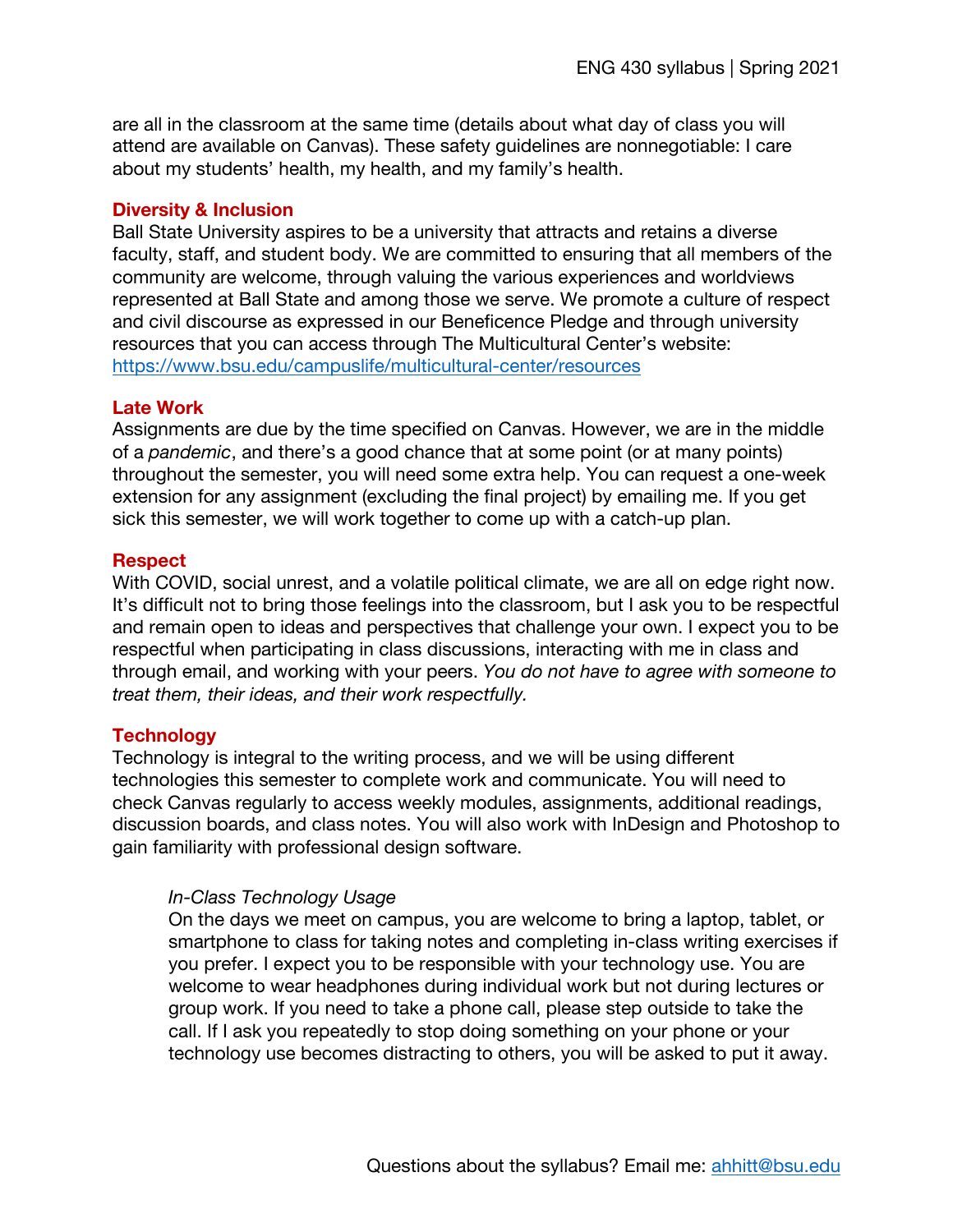#### *Canvas and Online Communications*

You will use Canvas to submit work, access calendars and each week's module, download assignment prompts and readings, and contribute to the class notes. I expect you to check your BSU email daily and to respond within 24 hours during the work week, just as you will expect me to do. All email messages to me regarding this class should include the course number in the subject line and should be respectful and professional. If your message is *urgent*, please note that in the subject line.

#### **Title IX**

Consistent with the University's Notice of Nondiscrimination and in accordance with the U.S. Department of Education's implementing regulations for Title IX of the Education Amendments of 1972 ("Title IX"), Ball State University prohibits sexual harassment that occurs within its education programs and activities. This prohibition extends to all applicants for admission or employment and to *all students (any status) and all employees (any status)*. An individual who is found to have committed sexual harassment in violation of this policy is subject to the full range of University discipline, up to and including termination of employment or expulsion. The University will provide persons who have experienced sexual harassment with ongoing remedies as reasonably necessary to restore or preserve access to the University's education program and activities.

Inquiries concerning the specific application of Title IX at Ball State should be directed to Ms. Katie Slabaugh, Associate Dean of Students/Title IX Coordinator in the Frank A. Bracken Administration Building, room 238, 765-285-1545, kslabaugh@bsu.edu.

#### **Writing Center**

All writers improve with practice and feedback, so as a student in this course, you are encouraged to use the Writing Center at Ball State (Robert Bell 295) to get additional feedback on your writing. To schedule a free appointment to discuss your writing, go to www.bsu.edu/writingcenter. Appointments are available seven days a week; however, plan ahead because appointments book quickly. *For health and safety: all writing center appointments will be online for Spring 2021.*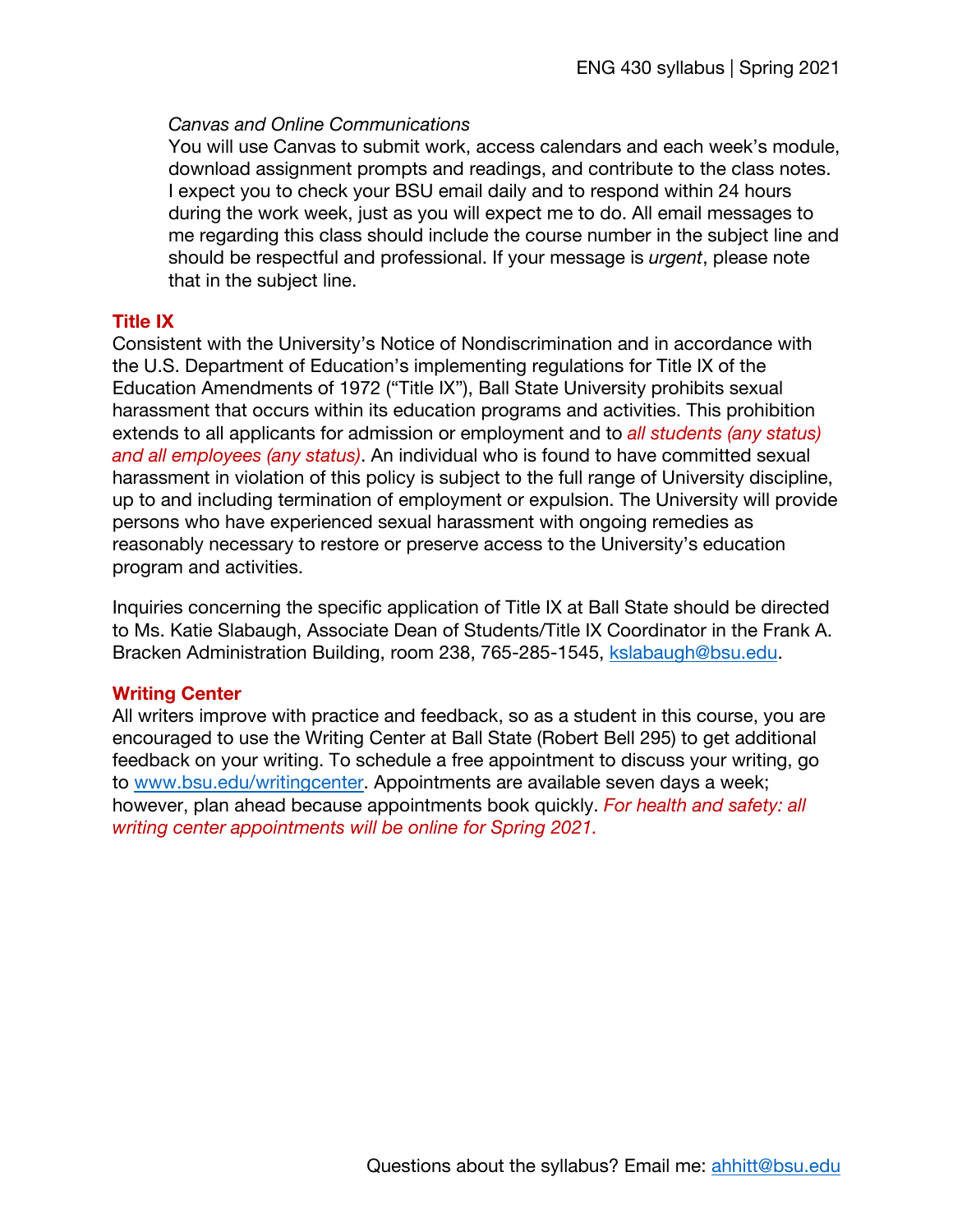## Course calendar

This class is organized by what you need to complete *each week* rather than what you need to complete for the following class period*.* Every Monday, I will post a module with the work that you need to complete that week (indicated in the left column in the table below), and assignments are due by the end of the day on Sunday (11:59pm EST), unless otherwise specified (indicated in the right column).

With the many unknowns of this semester, it's possible that our schedule will change. You will receive an updated calendar if that's the case.

| WEEK 1 - INTRO TO DOCUMENT DESIGN                                                                                                                  |                                                                     |  |  |  |
|----------------------------------------------------------------------------------------------------------------------------------------------------|---------------------------------------------------------------------|--|--|--|
| Introduction to ENG 430 and document<br>design<br>Read:<br>PDF: "What Is Document Design"<br>$\bullet$<br>PDF: "Principles of Design"<br>$\bullet$ | Due by the end of the day<br>Sunday, 1/24: discussion board<br>post |  |  |  |
| For this week only, the Monday cohort will meet in RB 284 on Wed, 1/20 and the<br>Wednesday cohort will meet on Fri, 1/22.                         |                                                                     |  |  |  |
| WEEK 2 - INTRO TO VISUAL RHETORIC                                                                                                                  |                                                                     |  |  |  |
| Visual rhetorical theory<br>Readings:<br>PDF: "Theories of Design"<br>$\bullet$<br>PDF: "Understanding Visual Rhetoric"                            | Due Sunday, 1/31: discussion<br>board post                          |  |  |  |
| Friday lab day (1/29): visual rhetoric exercises                                                                                                   |                                                                     |  |  |  |
| <b>WEEK 3 - DESIGN PRINCIPLES</b>                                                                                                                  |                                                                     |  |  |  |
| Introduction to Project 1 and core design<br>principles<br>Read PDF: Non-Designer's Design Book<br>excerpt                                         | Due Sunday, 2/7: discussion<br>board post                           |  |  |  |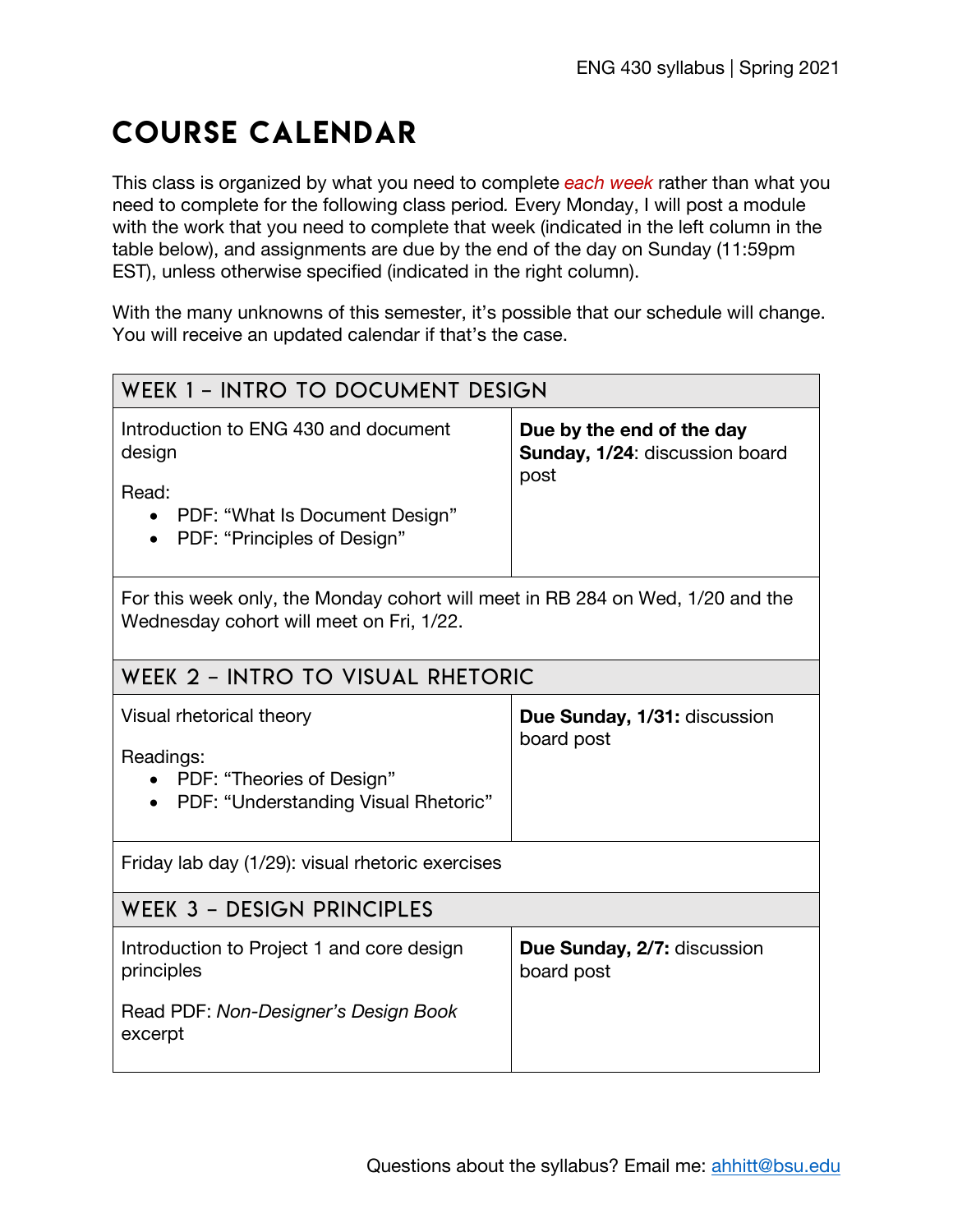| Friday lab day (2/5): applying principles of contrast, repetition, alignment, proximity |                                                      |  |  |  |  |
|-----------------------------------------------------------------------------------------|------------------------------------------------------|--|--|--|--|
| WEEK 4 - PAGE DESIGN                                                                    |                                                      |  |  |  |  |
| Introduction to Styles in MS Word, Google<br>Docs, InDesign                             | Due Sunday, 2/14: Project 1<br>(redesigned syllabus) |  |  |  |  |
| Readings:<br>PDF: "Pages"<br>Ch. 2 excerpt, "Hierarchy" (pp. 132-<br>45)                |                                                      |  |  |  |  |
| Friday lab day (2/12): working on project 1; troubleshooting Styles                     |                                                      |  |  |  |  |
| WEEK 5 - INDESIGN                                                                       |                                                      |  |  |  |  |
| Introduction to Project 2 (event flyer)                                                 | <b>Due Sunday, 2/21: Project 2</b><br>(event flyer)  |  |  |  |  |
| InDesign 101: using grids, creating and<br>formatting text boxes, placing images        |                                                      |  |  |  |  |
| Read Ch. 3, "Grid" (pp. 148–207)                                                        |                                                      |  |  |  |  |
| Friday lab day (2/19): working on project 2; troubleshooting InDesign                   |                                                      |  |  |  |  |
| WEEK 6 - TYPOGRAPHY 101                                                                 |                                                      |  |  |  |  |
| No Class on Monday or Wednesday for<br>Study Day(s) - Eat. Sleep. Rest.                 | Due Sunday, 2/28: discussion<br>board post           |  |  |  |  |
| Typography 101: the basics                                                              |                                                      |  |  |  |  |
| Readings:<br>Ch. 1 "Letter" excerpt (pp. 10–59)<br>Ch. 2 "Type" excerpt (pp. 84-131)    |                                                      |  |  |  |  |
| Friday lab day (2/26): typography exercises; downloading and installing fonts           |                                                      |  |  |  |  |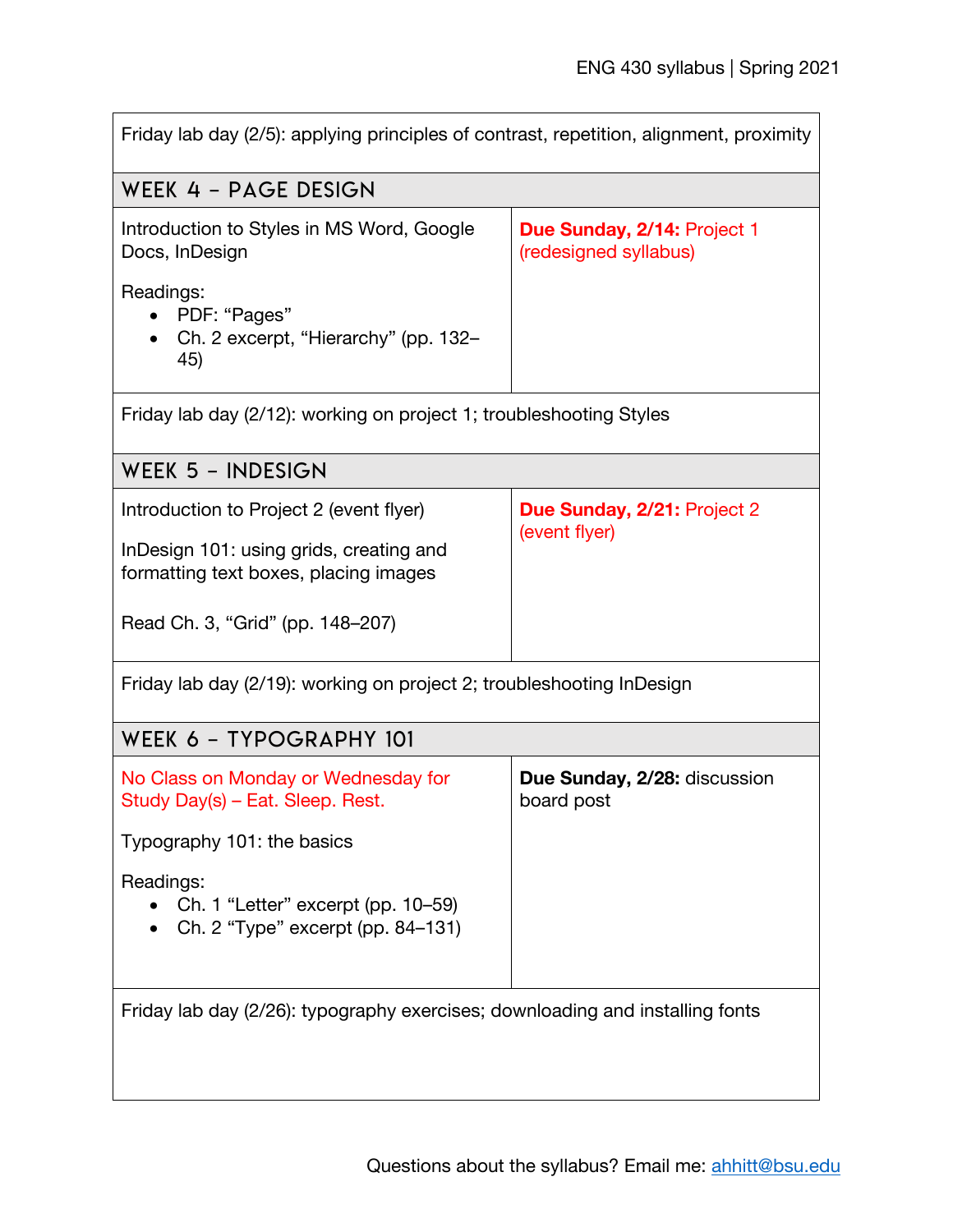| WEEK 7 - TYPOGRAPHY 102                                                                                                                                                                                                               |                                                   |  |  |  |  |
|---------------------------------------------------------------------------------------------------------------------------------------------------------------------------------------------------------------------------------------|---------------------------------------------------|--|--|--|--|
| Introduction to Project 3 (résumé remix)<br>Combining type choices for rhetorical effect                                                                                                                                              | Due Sunday, 3/7: résumé for<br>feedback (MS Word) |  |  |  |  |
| Read PDF: "Type Contrasts"                                                                                                                                                                                                            |                                                   |  |  |  |  |
| Friday lab day (3/5): drafting and/or workshopping résumés                                                                                                                                                                            |                                                   |  |  |  |  |
| WEEK 8 - DESIGN ETHOS                                                                                                                                                                                                                 |                                                   |  |  |  |  |
| Representing yourself professionally through<br>content and design                                                                                                                                                                    |                                                   |  |  |  |  |
| Reading:<br>PDF: "Résumés"<br>"Times New Roman, Dubbed the<br>'Sweatpants' of Fonts, is a Bad Choice<br>for Résumés: Typography Experts":<br>https://www.huffpost.com/entry/times-<br>new-roman-resume-best-worst-<br>fonts_n_7167390 |                                                   |  |  |  |  |
| Friday lab day (3/12): working on Project 3; troubleshooting InDesign                                                                                                                                                                 |                                                   |  |  |  |  |
| WEEK 9 - RÉSUMÉ DESIGN                                                                                                                                                                                                                |                                                   |  |  |  |  |
| Redesigning résumés                                                                                                                                                                                                                   | Due Sunday, 3/21: Project 3                       |  |  |  |  |
| In-class feedback on drafts                                                                                                                                                                                                           |                                                   |  |  |  |  |
| Friday lab day (3/19): working on Project 3                                                                                                                                                                                           |                                                   |  |  |  |  |
| WEEK 10 - TYPE & CULTURE                                                                                                                                                                                                              |                                                   |  |  |  |  |
| Introduction to Project 4<br>Cultural, social, and political dimensions of<br>design                                                                                                                                                  | Due Sunday, 3/28: discussion<br>board post        |  |  |  |  |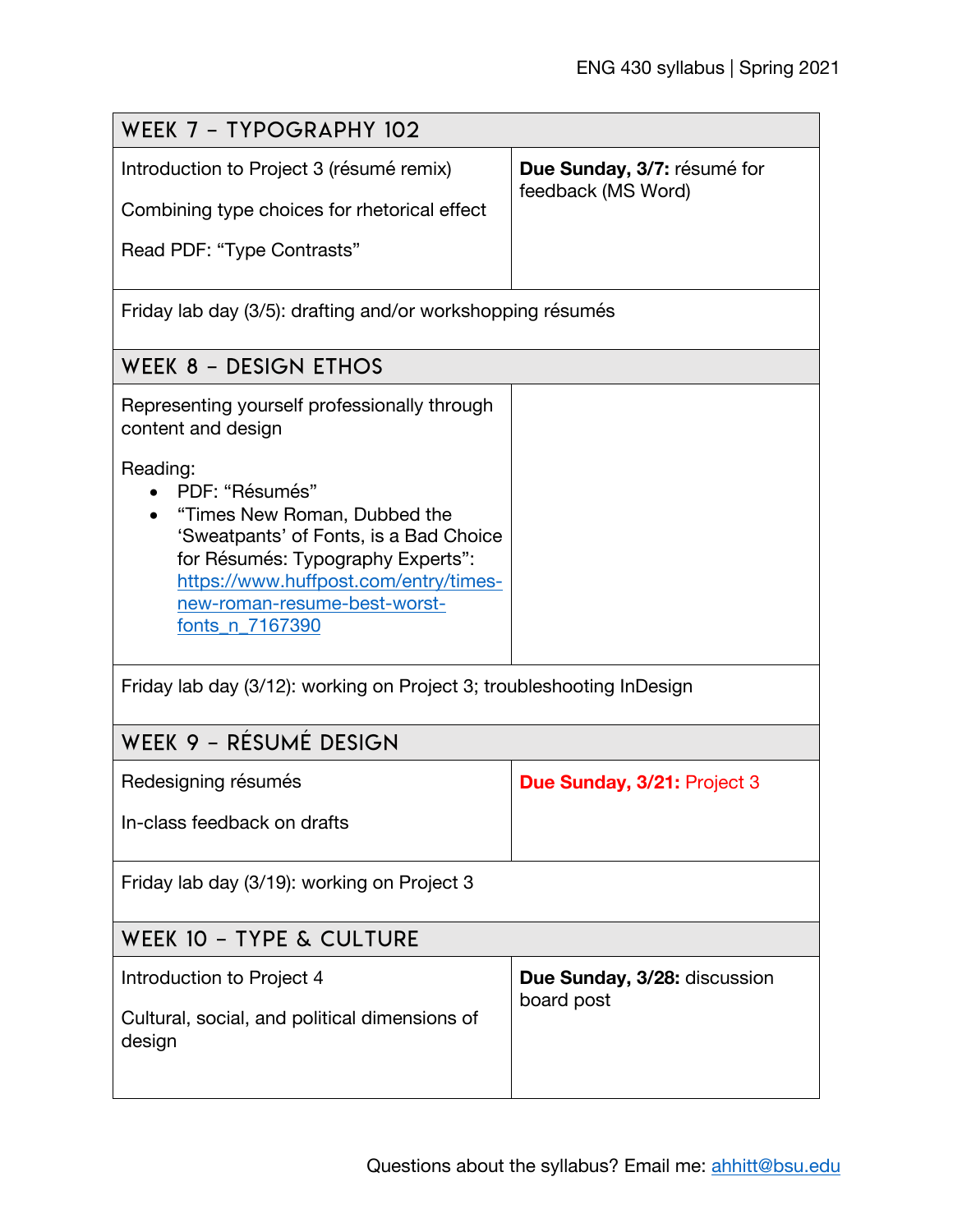| Readings:<br>PDF: "Type Reveals Culture: A<br>$\bullet$<br>Defense of 'Bad' Type"<br>PDF: "Give Us Back Our Serifs": The<br>Cultural Rhetoric of Rage Against the<br>[New] Google Logo"<br>Friday lab day (3/26): multimodal craft workshop                                                                                                            |                                                    |  |  |  |  |
|--------------------------------------------------------------------------------------------------------------------------------------------------------------------------------------------------------------------------------------------------------------------------------------------------------------------------------------------------------|----------------------------------------------------|--|--|--|--|
| I will provide paper, unused glue sticks, scissors, markers, rubber gloves, and<br>sanitizing wipes. Feel free to bring any craft materials you want!                                                                                                                                                                                                  |                                                    |  |  |  |  |
| WEEK 11 - TYPE & EXPRESSION                                                                                                                                                                                                                                                                                                                            |                                                    |  |  |  |  |
| The emotional appeal of DIY documents,<br>comics, and hand-lettered zines:<br>https://www.quarantine-zine.com/<br>Readings:<br>PDF: "The Development of Typeface<br>Personas and the Consequences of<br><b>Perceived Identities"</b><br>PDF: "Nostalgia for Handwriting: The<br><b>Rhetoric of Comics Lettering"</b><br>Read Ch. 1 excerpt (pp. 60-67) | <b>Due Friday, 4/2: discussion board</b><br>post   |  |  |  |  |
| Friday lab day (4/2): working on print zines                                                                                                                                                                                                                                                                                                           |                                                    |  |  |  |  |
| WEEK 12 - PHOTOSHOP                                                                                                                                                                                                                                                                                                                                    |                                                    |  |  |  |  |
| Creating, editing, and adding visual imagery<br>to your digital zine                                                                                                                                                                                                                                                                                   | <b>Due in class:</b> .jpeg of edited<br>photo      |  |  |  |  |
| Photoshop basics: resizing, cropping, and<br>editing images                                                                                                                                                                                                                                                                                            | <b>Due Wednesday, 4/7: print zine</b><br>(scanned) |  |  |  |  |
| Friday lab day (4/9): Photoshop troubleshooting                                                                                                                                                                                                                                                                                                        |                                                    |  |  |  |  |
| WEEK 13 - SKETCHING                                                                                                                                                                                                                                                                                                                                    |                                                    |  |  |  |  |
| No class on Monday or Wednesday for Study<br>Day(s) - Eat. Sleep. Rest.                                                                                                                                                                                                                                                                                | Due Sunday, 4/18: two digital zine<br>sketches     |  |  |  |  |